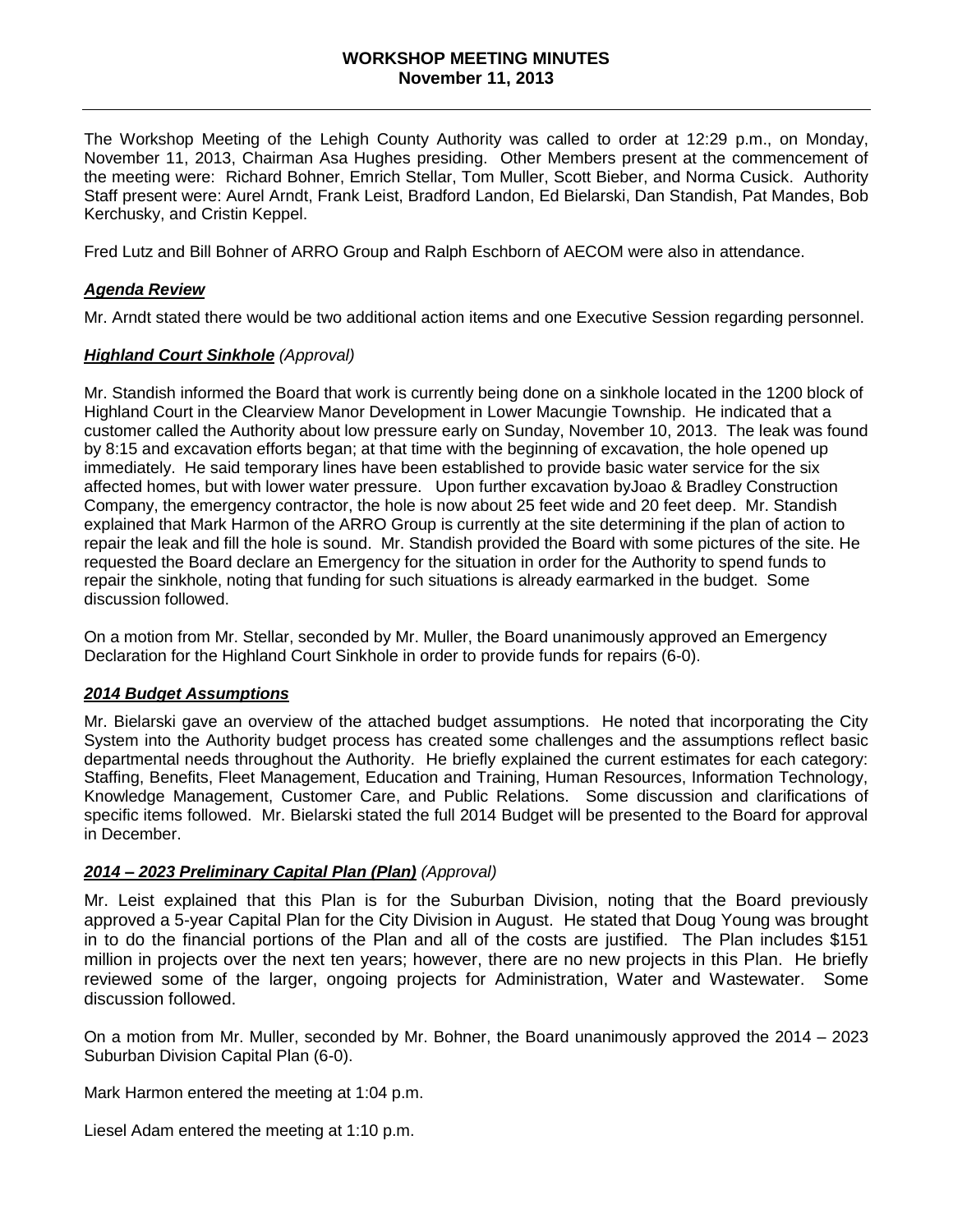## *LCA/City of Allentown Act 537 Plan Update*

Ms. Mandes explained that it has been one year since the kick off the Act 537 Plan Study to evaluate future wastewater discharge options for the Western Lehigh Interceptor (WLI) service area. She noted that Mark Harmon, Fred Lutz, and Bill Bohner of the ARRO Group and Ralph Eschborn of AECOM will present a detailed update (via attached presentation) on the work performed over the last year and explain the next steps of the project.

Mr. Harmon provided an update on the Jordan Creek Discharge Alternative if the Treatment Plant in Upper Macungie Township (WTP) becomes full treatment, and provided a detailed memorandum to Board and Staff members regarding the activities performed over the past year of the study.

Mr. Eschborn then discussed conveyance issues throughout the system and reviewed the other three discharge alternatives: (1) Upgrading LCA's WTP to discharge to the Lehigh River, (2) Upgrading Kline's Island WTP, and (3) Upgrading LCA's WTP to discharge to Land Application. He presented new findings regarding land application and noted that the new information for that alternative is being researched further.

Mr. Lutz updated the Board on the stakeholder process. He stated that the larger meetings subsided once the Concession Lease process began; however, he has continued to meet with stakeholders on an individual basis to keep them informed of the options.

Mr. Bohner then spoke about the schedule and other work that needs to be done on the project.

After extensive discussion and questions from Board members, it was noted that work will continue on the project and ARRO, AECOM, the Authority, and City officials will begin to narrow the focus on the best option available for additional capacity in order to provide a draft Act 537 Plan by spring of 2014.

Mr. Muller left the meeting at 2:14 p.m.

Mr. Stellar left the meeting at 2:23 p.m.

### *Western Lehigh Interceptor (WLI) User Fee Report (Approval)*

Ms. Mandes distributed the options that will be presented to the WLI Advisory Committee. She explained that typically, the Board provides preliminary approval conditional upon approval from the WLI Signatories; however, this year there are a few options that need to be presented to the Committee. After some discussion of the options, Ms. Mandes stated that she will be seeking approval for either scenarios two, three or four, with an increase in rates under any of those options of no more than 5% and would request that the Board take such action now, instead of waiting until after the WLI Advisory Committee, in order to be timely.

On a motion from Mr. Bieber, seconded by Ms. Cusick, the Board unanimously preliminarily approved adoption of the WLI User Fee update pending approval and scenario selection by the WLI Advisory Committee (4-0).

### *Capital Recovery Fee Financing Agreement (Approval)*

Mr. Arndt asked for the Board's assent to a one-time arrangement allowing a property owner to pay for some additional wastewater allocation it needs to complete a motel replacement project that is for a smaller amount than the 50,000 gpd threshold of the Authority's *Wastewater Treatment Capacity Allocation Financing Policy*. The fee will be financed over three months.

On a motion from Mr. Bieber, seconded by Ms. Cusick, the Board unanimously approved the Capital Recovery Fee Financing Agreement for Jay Jayla LLC (4-0).